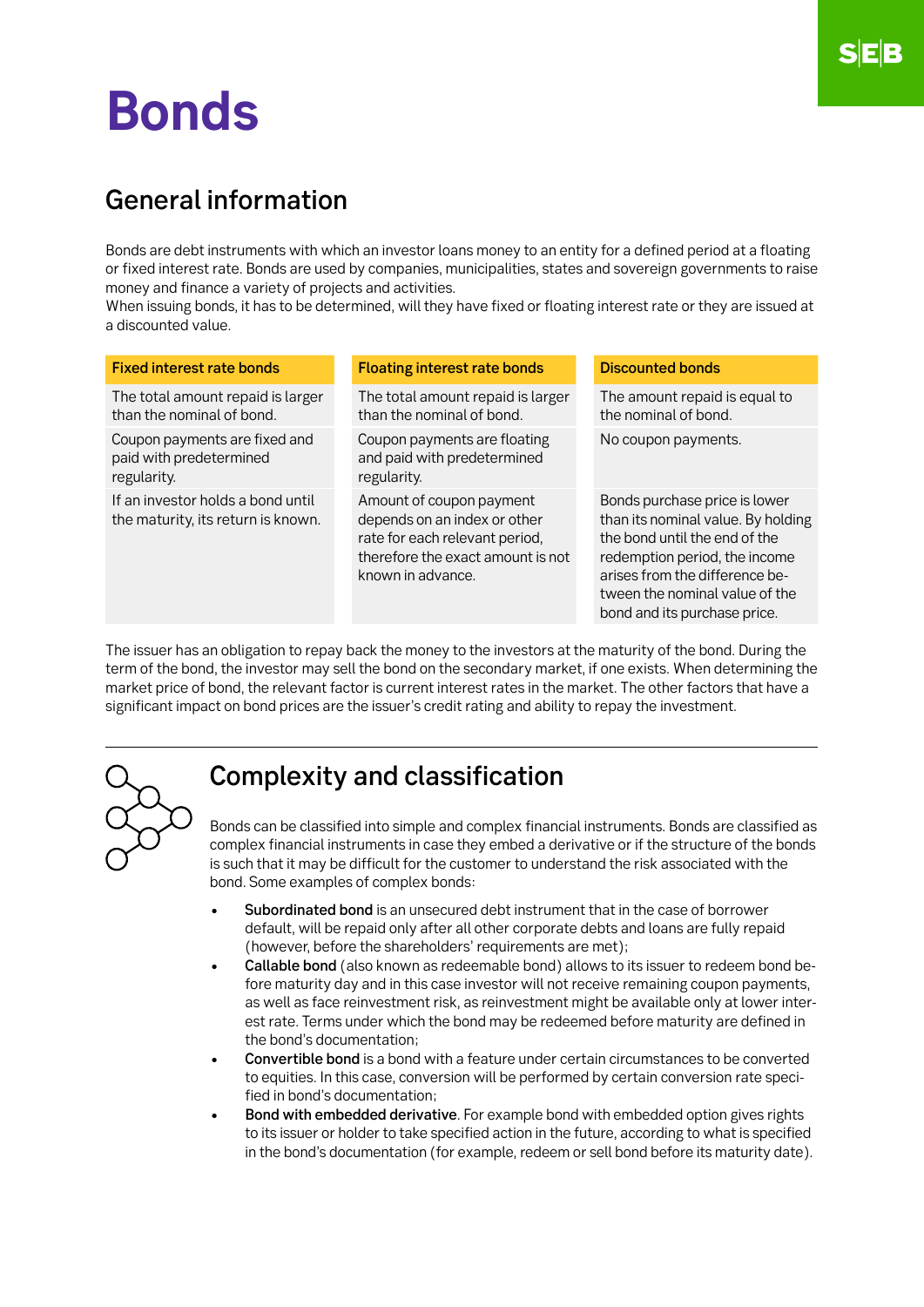Investing in complex bonds will generally be riskier than investing in simple bonds, as the additional risks associated with a complex bond must be taken into account. As well as these additional risks may vary depending on the specific bond and its complex attribute, so the client should read the bond's documentation very carefully before making an investment. To compensate for the investor's risk, complex bonds are usually issued at a higher interest rate than equivalent simple bonds, however higher yields are not guaranteed.



# Value

One of the reasons to invest in bonds is predictable income as coupon payments or in case of discounted bonds – as difference between nominal and purchase price. If the bonds are held until maturity, investors get back the entire principal, therefore investing in bonds might be used also to preserve capital.

If the bond is traded on secondary market, then also price changes matter – investor can earn or lose due to differences between sales and purchase prices.

#### The value of bond depends on:

- Current interest rates. Market interest rates and the prices of bonds in the secondary market generally move in opposite directions. The longer the term of the bond, the bigger the impact;
- The issuer's credit rating and its ability to repay the investment;
- The terms of the indenture. A bond with a longer maturity usually will provide higher interest rate than a shorter-term bond. The longer the maturity of your bond investments, the greater the price volatility.

| Potentially lower rewards     |          |             | Potentially higher rewards |                                   |  |
|-------------------------------|----------|-------------|----------------------------|-----------------------------------|--|
| <b>Government bonds</b>       |          |             | Corporative bonds          |                                   |  |
| Investment grade <sup>1</sup> |          |             |                            | Non-investment grade <sup>2</sup> |  |
| Short maturity                |          |             | Long maturity              |                                   |  |
|                               |          |             |                            |                                   |  |
| Very low risk                 | Low risk | Medium risk | High risk                  | Very high risk                    |  |

1 Investment grade bonds are bonds rated as investment grade by Standard & Poor's (rated BBB- or higher), Moody's (rated Baa3 or higher) and Fitch (rated BBB or higher).

2 Non-investment grade bonds are bonds rated as non-investment grade by Standard & Poor's (rated BB+ or lower), Moody's (rated Ba1 or lower) and Fitch (rated BB+ or lower).



# Risks

The main risks associated with debt instruments consist of the potential changes to the market value of the instrument due to changing market interest rates before the instrument reaches maturity, and of the risk of default by the issuer.

Liquidity risk is associated with the market risk and lies primarily in the fact that the client may suffer losses due to absence of liquidity in the respective regulated market, which impedes the sale of securities at the time desired by the client or the securities cannot be sold at a price close to the market price or at a price desired by the client. In case bond is delisted, it can become illiquid. Liquidity risk is usually significantly higher for bonds, which are not listed in regulated markets.

Currency risk may emerge when investor invests in a bond denominated in other than investor's main currency. For investors it is less risky to invest in their main currency, unless they have sufficient knowledge of currency risks.